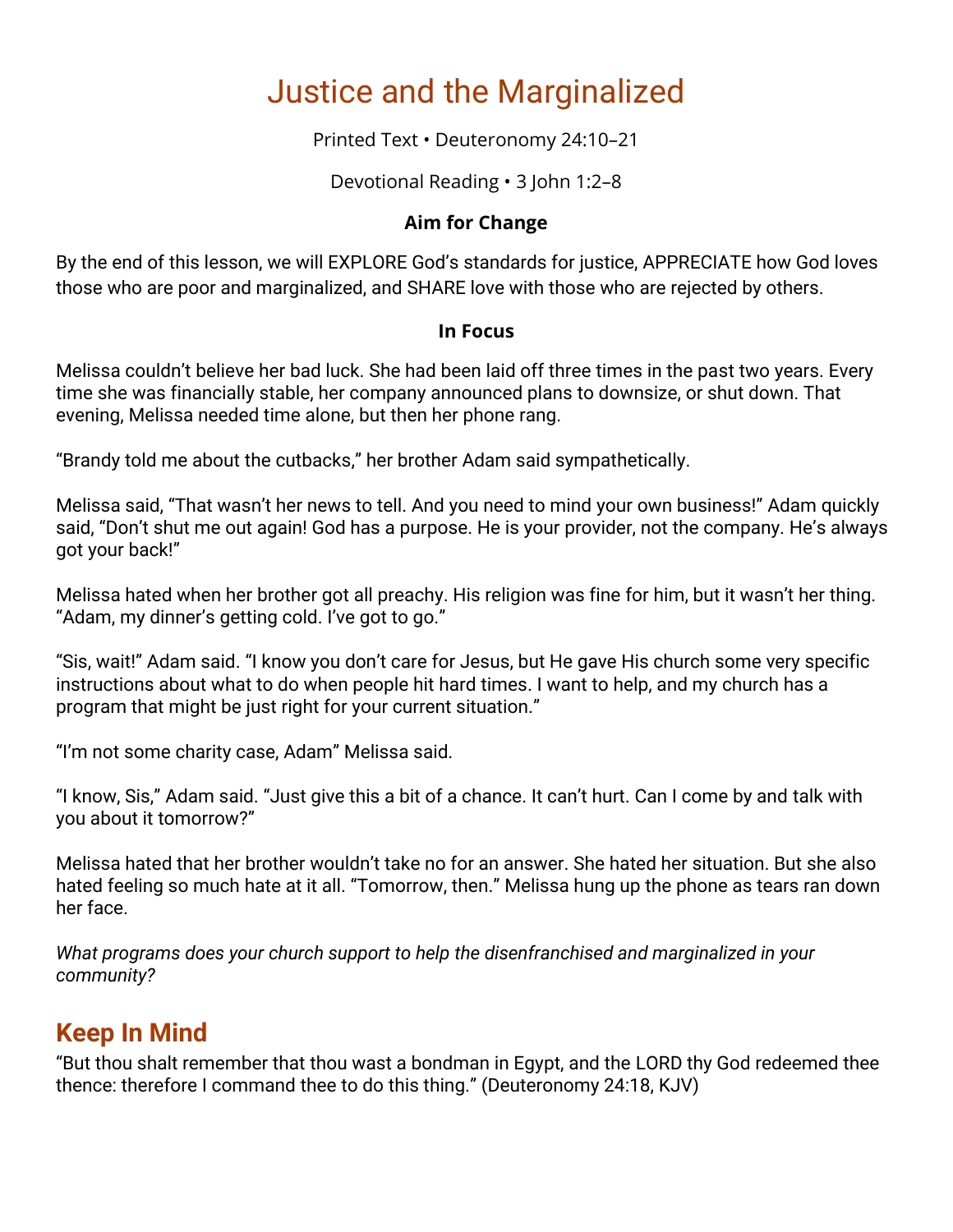## **Words You Should Know**

**A. Hired Servant (Deuteronomy 24:14)** sakir (Heb.) — A paid employee, contracted for a certain number of years

**B. Pervert (v. 17)** natah (Heb.) — Turn aside, repel, or decline

## **Say It Correctly**

**Pentateuch.** PEN-tuh-took **Hammurabi.** Hah-muh-RAW-bee

## **KJV**

**Deuteronomy 24:10** When thou dost lend thy brother any thing, thou shalt not go into his house to fetch his pledge.

11 Thou shalt stand abroad, and the man to whom thou dost lend shall bring out the pledge abroad unto thee. 12 And if the man be poor, thou shalt not sleep with his pledge:

13 In any case thou shalt deliver him the pledge again when the sun goeth down, that he may sleep in his own raiment, and bless thee: and it shall be righteousness unto thee before the Lord thy God.

14 Thou shalt not oppress an hired servant that is poor and needy, whether he be of thy brethren, or of thy strangers that are in thy land within thy gates:

15 At his day thou shalt give him his hire, neither shall the sun go down upon it; for he is poor, and setteth his heart upon it: lest he cry against thee unto the Lord, and it be sin unto thee.

16 The fathers shall not be put to death for the children, neither shall the children be put to death for the fathers: every man shall be put to death for his own sin.

17 Thou shalt not pervert the judgment of the stranger, nor of the fatherless; nor take a widow's raiment to pledge:

18 But thou shalt remember that thou wast a bondman in Egypt, and the Lord thy God redeemed thee thence: therefore I command thee to do this thing.

19 When thou cuttest down thine harvest in thy field, and hast forgot a sheaf in the field, thou shalt not go again to fetch it: it shall be for the stranger, for the fatherless, and for the widow: that the Lord thy God may bless thee in all the work of thine hands.

20 When thou beatest thine olive tree, thou shalt not go over the boughs again: it shall be for the stranger, for the fatherless, and for the widow.

21 When thou gatherest the grapes of thy vineyard, thou shalt not glean it afterward: it shall be for the stranger, for the fatherless, and for the widow.

## **NLT**

**Deuteronomy 24:10** "If you lend anything to your neighbor, do not enter his house to pick up the item he is giving as security.

11 You must wait outside while he goes in and brings it out to you.

12 If your neighbor is poor and gives you his cloak as security for a loan, do not keep the cloak overnight.

13 Return the cloak to its owner by sunset so he can stay warm through the night and bless you, and the Lord your God will count you as righteous.

14 "Never take advantage of poor and destitute laborers, whether they are fellow Israelites or foreigners living in your towns.

15 You must pay them their wages each day before sunset because they are poor and are counting on it. If you don't, they might cry out to the Lord against you, and it would be counted against you as sin.

16 "Parents must not be put to death for the sins of their children, nor children for the sins of their parents. Those deserving to die must be put to death for their own crimes.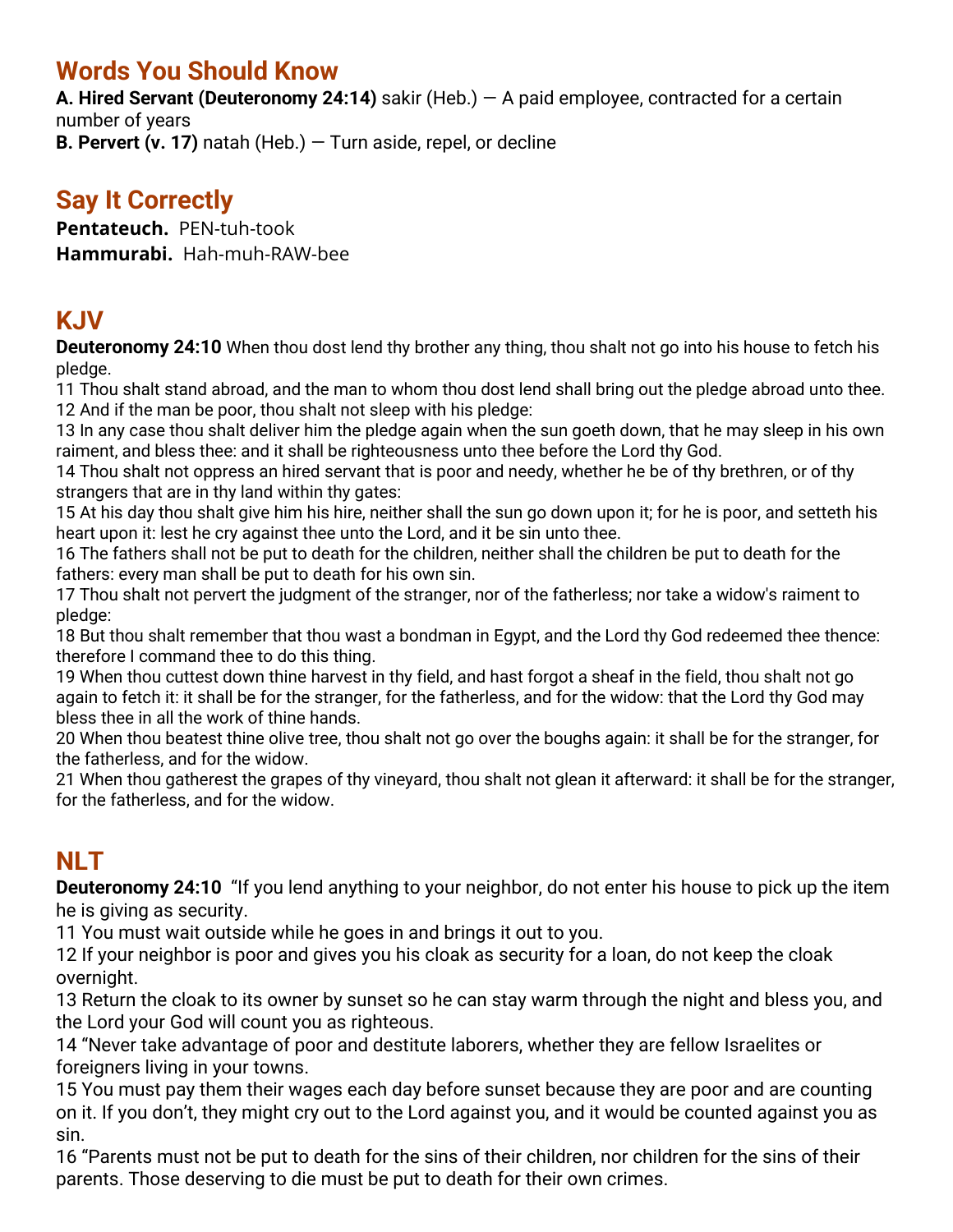17 "True justice must be given to foreigners living among you and to orphans, and you must never accept a widow's garment as security for her debt.

18 Always remember that you were slaves in Egypt and that the Lord your God redeemed you from your slavery. That is why I have given you this command.

19 "When you are harvesting your crops and forget to bring in a bundle of grain from your field, don't go back to get it. Leave it for the foreigners, orphans, and widows. Then the Lord your God will bless you in all you do.

20 When you beat the olives from your olive trees, don't go over the boughs twice. Leave the remaining olives for the foreigners, orphans, and widows.

21 When you gather the grapes in your vineyard, don't glean the vines after they are picked. Leave the remaining grapes for the foreigners, orphans, and widows.

## **The People, Places, and Times**

**Deuteronomy.** Deuteronomy is one of the most significant books in the Old Testament. It is directly quoted over 40 times in the New Testament, exceeded only by Psalms (quoted 68 times), and Isaiah (quoted 55 times). In fact, Jesus Himself quoted from Deuteronomy each time He was tempted by Satan during His forty days and nights in the wilderness (Deuteronomy 6:13, 16; 8:3). When a lawyer asked Jesus which is the greatest commandment in the Law (Matthew 22:36), Deuteronomy again provided the answer, "Thou shalt love the Lord thy God with all thy heart, and with all thy soul, and with all thy mind" (6:5). Verse 6 goes on to say, "These words, which I command thee this day, shall be in thine heart." It was obvious Jesus had obeyed the command and hidden the Word in His heart so that He would not sin against God (Psalm 119:11). We can do the same if we memorize the Word, meditating on it day and night in order to obey it and be blessed by it (Joshua 1:8).

Are you able to follow Jesus' example to use the power of God's Word to defend yourself against the *attacks of the enemy?*

## **Background**

In chapter 24, the Israelites are introduced to a set of miscellaneous laws. It speaks to the understanding of marital commitments for grounds for divorce and remarrying after divorce (vv. 1– 4). Verse 5 explains why newly married men are absolved of military duty for one year. The understanding of loan and collateral is interpreted in verse 6. If a person borrows anything, he is expected to provide collateral of his choosing, as a sign of good faith for the loan. Kidnapping to sell someone as a slave was forbidden (v. 7). Verses 8–9 are not laws, but reminders of the priestly directives on how to deal with those who have leprosy (Leviticus 13–14). This assortment of laws for the Israelites is presented in concert with previous laws framing a clear expectation of how to govern themselves. Their understanding and their ability, or inability, to appropriately practice these laws would have societal and divine consequences (Deuteronomy 24:15). These laws are not directed only to those who were wealthy, but are equally important for those who were poor. The remaining portion of chapter 24 is fixed on the dignity of the poor.

*Why was there such an emphasis on the dignity of the marginalized?*

## **At-A-Glance**

1. The Debtors (Deuteronomy 24:10–15) 2. The Disassociation (v. 16)

3. The Destitute (vv. 17–21)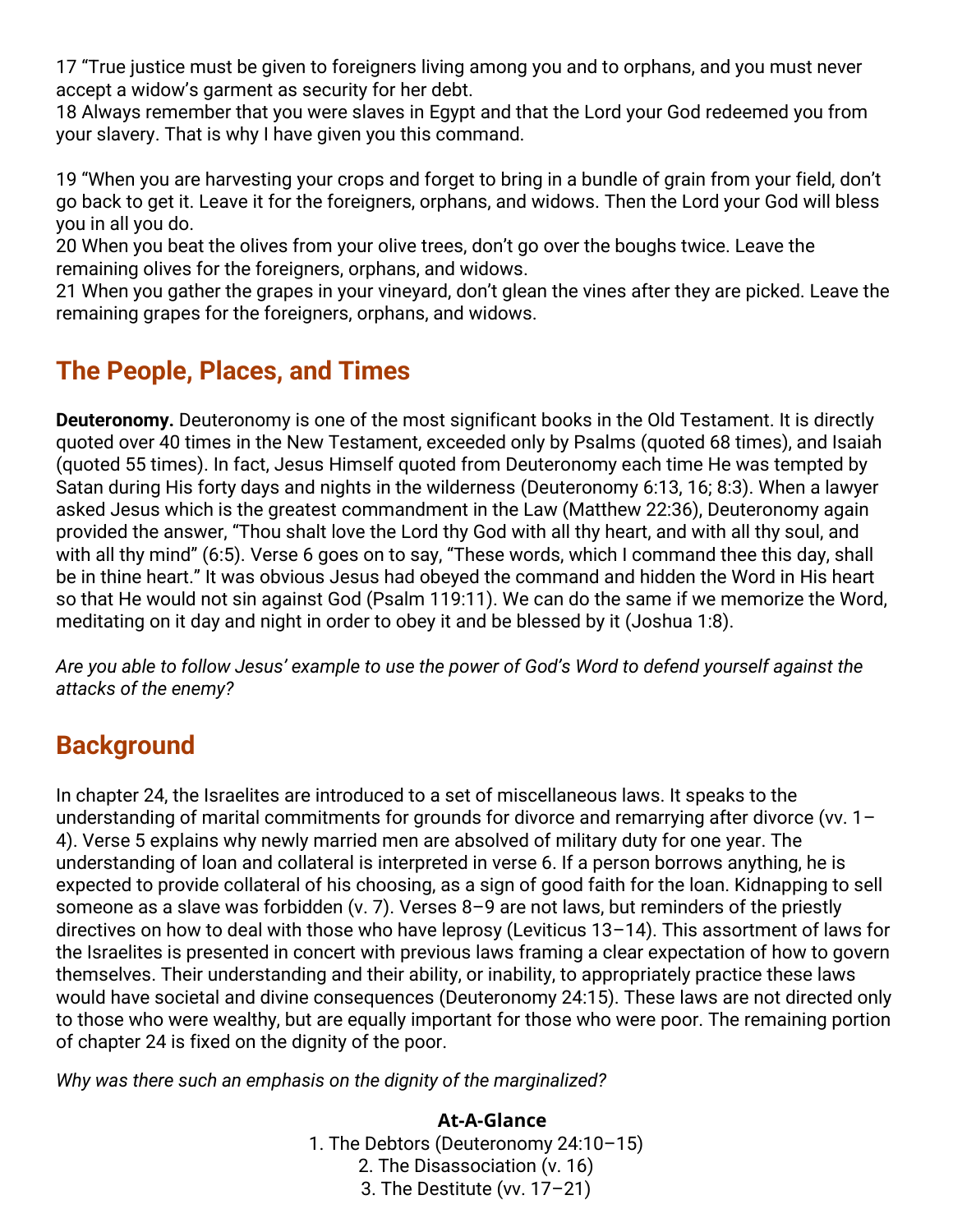## **In Depth**

### **1. The Debtors (Deuteronomy 24:10–15)**

The theme of loans and collateral, initially sketched in verse 6, resurfaces in more detail in verse 10. Most often, debtors are viewed as being at the disadvantage of the loaner. Although in debt, the debtor should not lose their dignity or self-respect. The loaner oppressing the debtor or ignoring the debtor's family's needs is outlawed. God cares just as much for the well being of the debtor as He cares for the creditor's. Each person, regardless of status, is viewed equally in the sight of God. The loaner's job was not to intimidate or humiliate because someone owed a debt. As a symbol of good faith, the debtor was to initiate their repayment methods. Conversely, the loaner could not dictate what was to be used as collateral or payment. Further, he was not permitted to enter the debtor's home to demand his preferred method of payment.

If the only thing the debtor could afford to render were his sleeping clothes, then that should be deemed to be an acceptable form of payment. However, those were to be returned to the debtor by evening. The same courtesy is to be given to workers who live hand to mouth. They cannot wait overnight to receive their day's wages, so the employer must not force them to do so.

This was all enveloped with respect. Mutual respect was to be provided by both parties. The debtor knows he owes the debt and shows his willingness to pay. The creditor recognizes he is owed funds but trusts the fidelity of the debtor. It creates loving-kindness to treat your neighbor as you would also want to be treated (Mark 12:31).

### *Should acts of kindness reciprocate kindness?*

### **2. The Disassociation (v. 16)**

Moses reiterates that each person is to be treated individually. This means there is no generational penalty, where the children pay for the crimes of the parent or vice versa (Jeremiah 31:29; Ezekiel 18). Imposing a cumulative punishment would present unjust repercussions and unfair retaliation for offenses not committed by the person receiving the punishment. If this were to be allowed, families or villages could potentially be obliterated, all because of the offenses of another. Verse 16 seeks to eliminate such retaliatory actions.

What would happen if families had to pay for previous family members' delinquencies?

### **3. The Destitute (vv. 17–21)**

Moses continues his dissection of the have and the have nots. He goes into further detail on how one must handle the disadvantaged. Regardless of one's social or economic class, each person must be treated the same. The imagery and remembrance of Israel being slaves are brought into focus. In Moses' use of the word slave, he does not want Israel to never forget how they too were disenfranchised in Egypt, classless and poor. Still, God chose to redeem them. Now freed, Israel is supposed to see the powerful and powerless as equal. They are so similar, we should consider the lowly as our neighbors. Taking care of your neighbors is something we should all do, especially the privileged. Gleaning—the process of sharing with the poor—is not only appropriate, but showcases true love for humanity. Their surplus is to serve as manna from heaven for the needy. Everyone has something to give.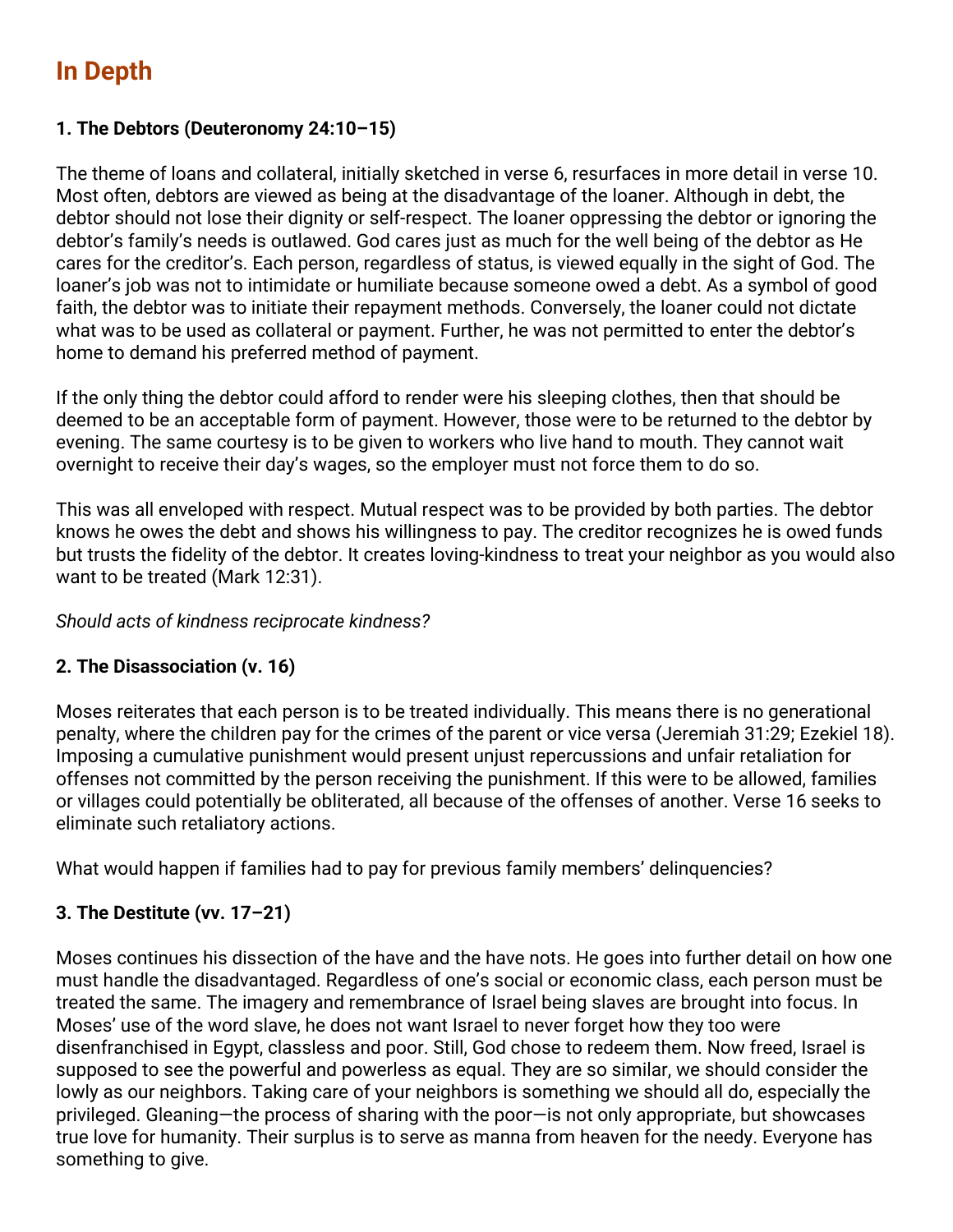### **Search the Scriptures**

- 1. Why is God concerned about protecting people's dignity (Deuteronomy 24:10–13)?
- 2. Why don't we have to pay for the sins of our ancestors (v. 16)?
- 3. By calling them slaves, what did Moses want the Israelites to remember (v.18)?

### **Discuss the Meaning**

It is easy to think that if we have money or status that we are more important than others. In God's eyes, each of us is considered the same and we should believe we are equal. How does God seek to deal with our ego and classism? How does Jesus' bodily sacrifice coincide with an unredeemable debt?

## **Liberating Lesson**

The Urban Institute's Well–Being and Basic Needs Survey found that nearly 40 percent of nonelderly adults report difficulty meeting basic needs such as food, healthcare, housing, and utilities. We are one of the wealthiest nations in the world, so why is this statistic still true? God blesses us so that we can be blessings to our neighbors. It is not a matter of the privileged and the underprivileged in the sight of God. It is never about lauding privilege, but being generous enough to share it knowing that we should love our neighbors as ourselves.

## **Application for Activation**

Daily, we have seen people on streets or near freeways holding signs that in essence say, "I need help." Often we ignore their concern or don't think we have enough to help them in their time of need. Yet our help, regardless of the increment, could be the assistance they need. Many of us have the privilege of going to a home, changing clothes, and having a meal. It may not be exactly what we want, but we have something. Maybe enough to share. Let's do something! Look for ways to assist the underprivileged, whether providing for their needs, or advocating for their rights.

## **Follow the Spirit**

What God wants me to do:

\_\_\_\_\_\_\_\_\_\_\_\_\_\_\_\_\_\_\_\_\_\_\_\_\_\_\_\_\_\_\_\_\_\_\_\_\_\_ \_\_\_\_\_\_\_\_\_\_\_\_\_\_\_\_\_\_\_\_\_\_\_\_\_\_\_\_\_\_\_\_\_\_\_\_\_\_ \_\_\_\_\_\_\_\_\_\_\_\_\_\_\_\_\_\_\_\_\_\_\_\_\_\_\_\_\_\_\_\_\_\_\_\_\_\_ \_\_\_\_\_\_\_\_\_\_\_\_\_\_\_\_\_\_\_\_\_\_\_\_\_\_\_\_\_\_\_\_\_\_\_\_\_\_

**Remember Your Thoughts**

Special insights I have learned:

\_\_\_\_\_\_\_\_\_\_\_\_\_\_\_\_\_\_\_\_\_\_\_\_\_\_\_\_\_\_\_\_\_\_\_\_\_\_ \_\_\_\_\_\_\_\_\_\_\_\_\_\_\_\_\_\_\_\_\_\_\_\_\_\_\_\_\_\_\_\_\_\_\_\_\_\_ \_\_\_\_\_\_\_\_\_\_\_\_\_\_\_\_\_\_\_\_\_\_\_\_\_\_\_\_\_\_\_\_\_\_\_\_\_\_ \_\_\_\_\_\_\_\_\_\_\_\_\_\_\_\_\_\_\_\_\_\_\_\_\_\_\_\_\_\_\_\_\_\_\_\_\_\_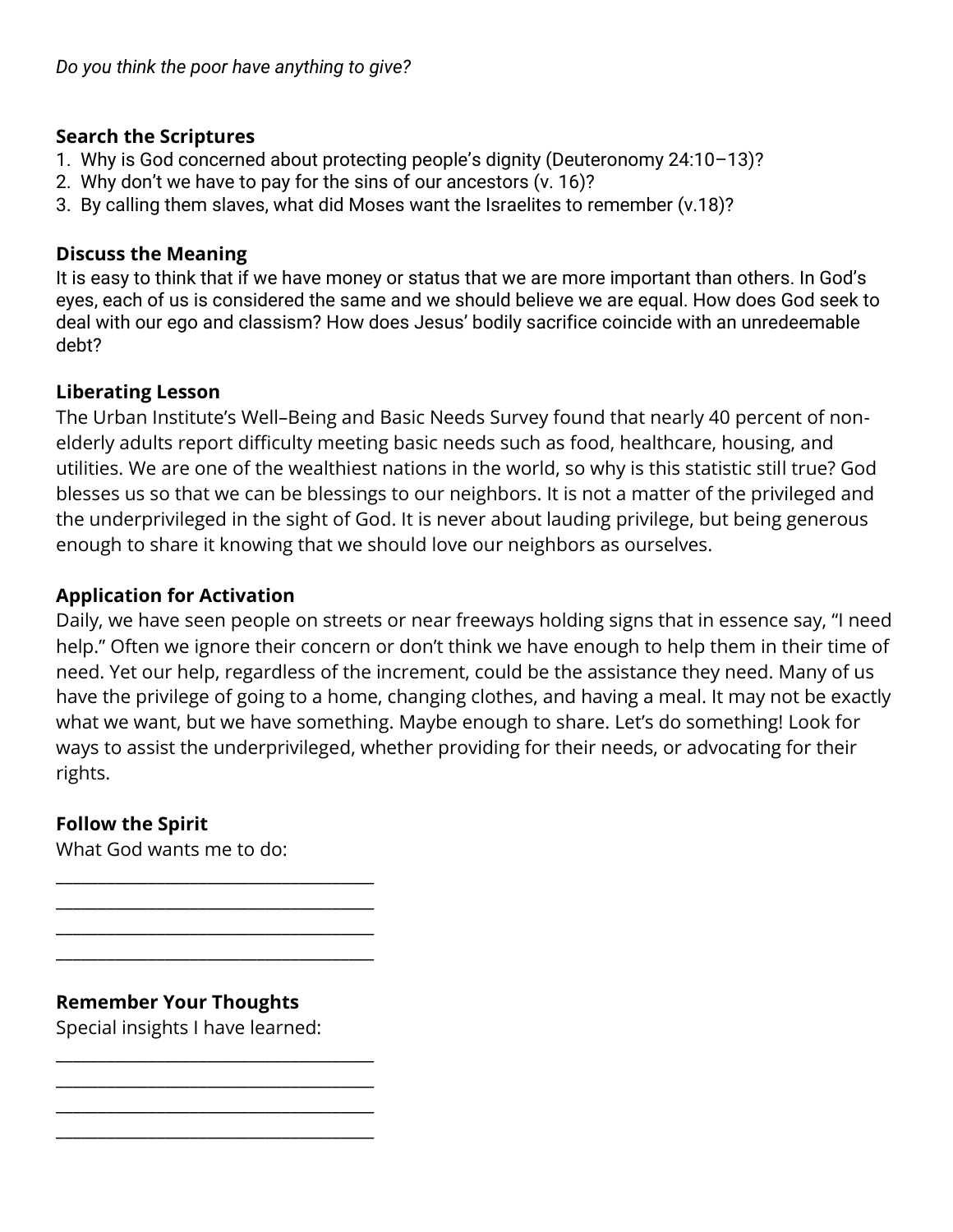## More Light on the Text

### **Deuteronomy 24:10–21**

The book of Deuteronomy reveals many attributes of God: He is jealous (4:24), faithful (7:9), loving (7:13), holy (26:15), merciful (4:31), and yet angered by sin (6:15). Indeed, it is these very attributes of God that makes Him concerned about His people and especially the marginalized. Deuteronomy 24:10–21 records some of the laws God established to protect the disenfranchised.

24:10 When thou dost lend thy brother anything, thou shalt not go into his house to fetch his pledge. 11 Thou shalt stand abroad, and the man to whom thou dost lend shall bring out the pledge abroad unto thee.12 And if the man be poor, thou shalt not sleep with his pledge: 13 In any case thou shalt deliver him the pledge again when the sun goeth down, that he may sleep in his own raiment, and **bless thee: and it shall be righteousness unto thee before the LORD thy God.**

This law stipulates just dealings when making loans. If a pledge or security for the loan was required, the lender cannot go into the borrower's house and take anything he might want as security. He is required to wait outside the home for the borrower to bring the pledge to him. In this way the dignity of the borrower is preserved.

But God gives an additional stipulation to the lender. If the borrower is so poor that the only item he can give for security is his cloak, the lender must return the cloak by sunset. The borrower's cloak also served as his blanket at night, and he would need it to keep warm. However, this was not a new command. It was also given to the previous generation at Mt. Sinai in Exodus 22:26–27. "If thou at all take thy neighbour's raiment to pledge, thou shalt deliver it unto him by that the sun goeth down: For that is his covering only, it is his raiment for his skin: wherein shall he sleep? and it shall come to pass, when he crieth unto me, that I will hear; for I am gracious."

In other words, God takes note of what is done to the poor. If they cry out to the Lord due to an injustice, He firmly declares, "I will hear." Hear is the Hebrew word shama' (shaw–MAH). It does not only mean that God listens to the complaint with attention and interest, but that He will take action. The Lord is gracious, full of divine grace. This same gracious God will also "hear" us when we cry out to Him. In fact, He bids us to come boldly to His throne of grace to obtain mercy and help in the time of need (Hebrews 4:16). When the lender does what is commanded and returns the poor man's cloak, he will be blessed by the debtor, and approved by God as righteous.

#### 14 Thou shalt not oppress an hired servant that is poor and needy, whether he be of thy brethren, or of thy strangers that are in thy land within thy gates: 15 At his day thou shalt give him his hire. neither shall the sun go down upon it; for he is poor, and setteth his heart upon it: lest he cry against **thee unto the LORD, and it be sin unto thee.**

Once again, Yahweh appears as the protector of the poor and the needy, this time on behalf of the destitute person who works as a laborer. It does not matter if the person is a fellow Jew or a resident alien, the day laborer must be paid his wages daily before sunset. The reason is that the poor "setteth his heart upon it," depending on the money to provide the daily necessities for himself and his family. As the word is commonly used elsewhere in Scripture, a "hired servant" (Heb. sakir, saw–KEAR) is usually with an employer for an appointed time of several years (Deuteronomy 15:18; Job 7:1; Isaiah 16:14). If that is the case in this verse, it seems reasonable to withhold wages from such a person and only pay them weekly, monthly, or even just at the end of their hiring period. They are not like day workers who might or might not be there the next day to collect accumulated wages. However, God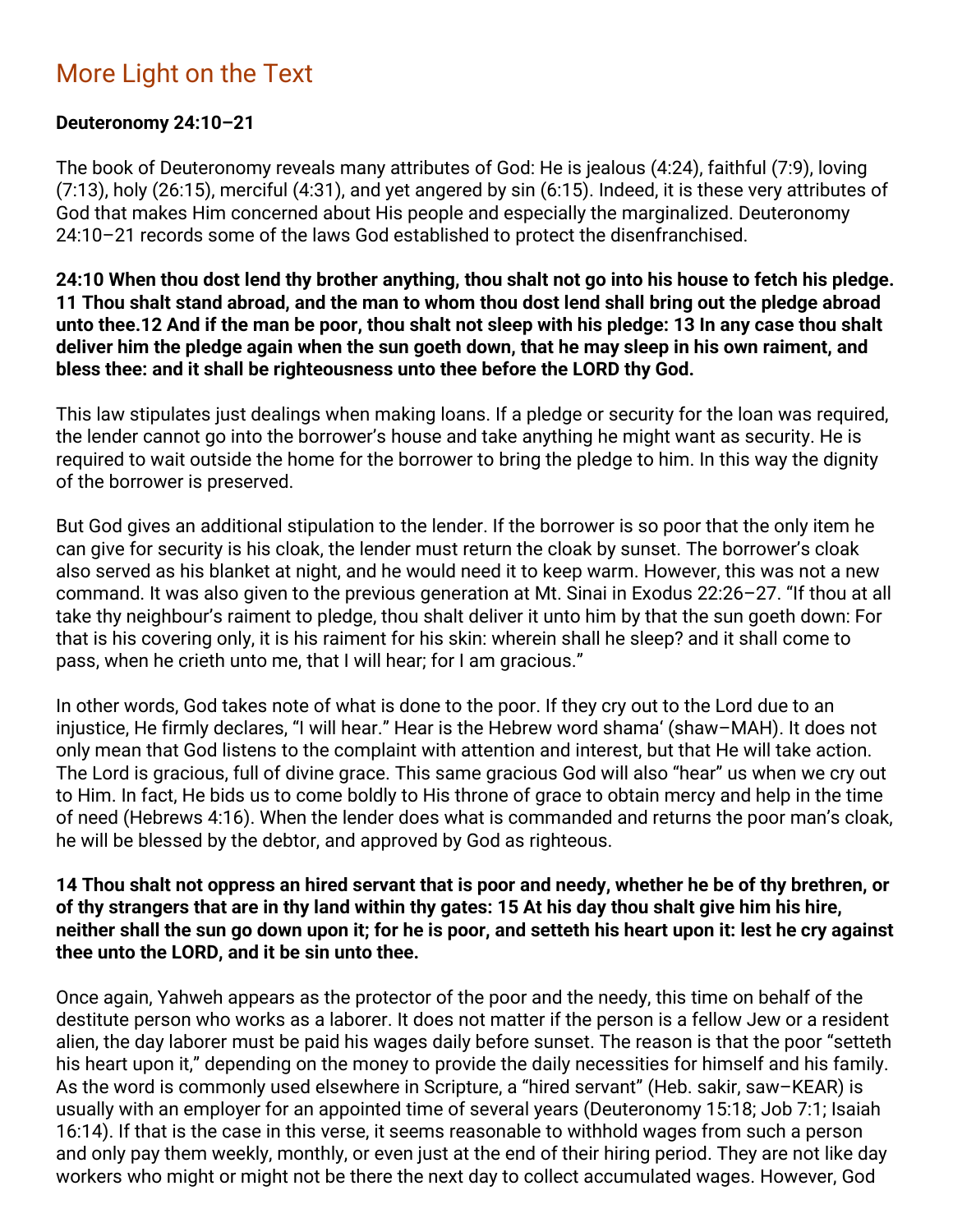instructs His people that even hired servants who will be there for years need to be paid daily if they are living hand to mouth.

Consistent with the previous command, there is a warning to the employer. If denied his daily wages, the poor man's recourse was to cry to God, who will take appropriate action against the employer. Indeed, when Israel cried out to the Lord (Exodus 2:23, 3:9), God took action against Pharaoh through ten devastating plagues, and through drowning the entire army in the Red Sea (Exodus 14:28, 15:4). In like manner, the employer might find himself judged for withholding a poor man's wages.

Kindness to the poor was not only for employers. Proverbs provides this wise advice: "He that hath a bountiful eye shall be blessed; for he giveth of his bread to the poor" (Proverbs 22:9), and "He that hath pity upon the poor lendeth unto the Lord; and that which he hath given will he pay him again" (Proverbs 19:17). There are needy people today in similar situations that we can either give to personally or through donations to food banks, benevolence ministries, charities, etc. God's promise is to "bless" and to "repay" those who graciously give to the poor.

### 16 The fathers shall not be put to death for the children, neither shall the children be put to death for **the fathers: every man shall be put to death for his own sin.**

This law regarding personal responsibility was straightforward: the person who sins is the one who should die for his sin. However, this law was necessary because in some nations, a son might be executed if his father's negligence caused the death of another man's son. For example, by the laws of Hammurabi (an 18th century BC Babylonian ruler), if a builder constructed a shabby house that fell and killed the son of the person who lived in the house, then the builder's son would be killed.

God wanted to ensure that Israel did not adopt that practice. Nevertheless, in spite of this law, the Jews sometimes used a proverb to excuse their sin: "The fathers have eaten sour grapes, and the children's teeth are set on edge" (Ezekiel 18:2). In other words, their forefathers were the ones that sinned (i.e., ate sour grapes), but now they were the ones unfairly enduring the bitter punishment (i.e., teeth set on edge). However, they were dishonest for they too had followed in the sinful footsteps of their ancestors; therefore, the Babylonian invasion and captivity they were enduring was just punishment for their own sins.

So God was reiterating to the people, through the prophet Ezekiel, the basic principle of this law by asserting, "the soul that sinneth, it shall die" (Ezekiel 18:4, 20). Then Ezekiel summarized some of the sins a person must pay for. "If a man has a son that is a robber… that has oppressed the poor and needy… has not restored the pledge… has given forth upon usury… he shall surely die; his blood shall be upon him" (Ezekiel 18:10–13). Not surprisingly, among the offenses listed are sins against the marginalized, emphasizing once again God's concern for the poor and needy.

Although God's command is "the soul that sinneth, it shall die," yet He graciously announces that He takes no pleasure in the death of the wicked, but desires that they should turn from their sin and live (Ezekiel 18:23, 32). It is for this reason that the plan of salvation is so extraordinary. After declaring that "all have sinned" (Romans 3:23), that "there is none righteous" (Romans 3:10), that "the wages of that sin is death" (Romans 6:23), God then upends His own Law. He sent His sinless Son to die on Calvary, the innocent in place of the guilty, paying the penalty so that the soul that sins but repents and "believes in Him shall not perish, but have everlasting life" (John 3:16). If you have not yet accepted this incredibly gracious gift, today is your day of salvation (Hebrews 3:15), your day to choose to live and not die and declare the works of the Lord (Psalm 118:17).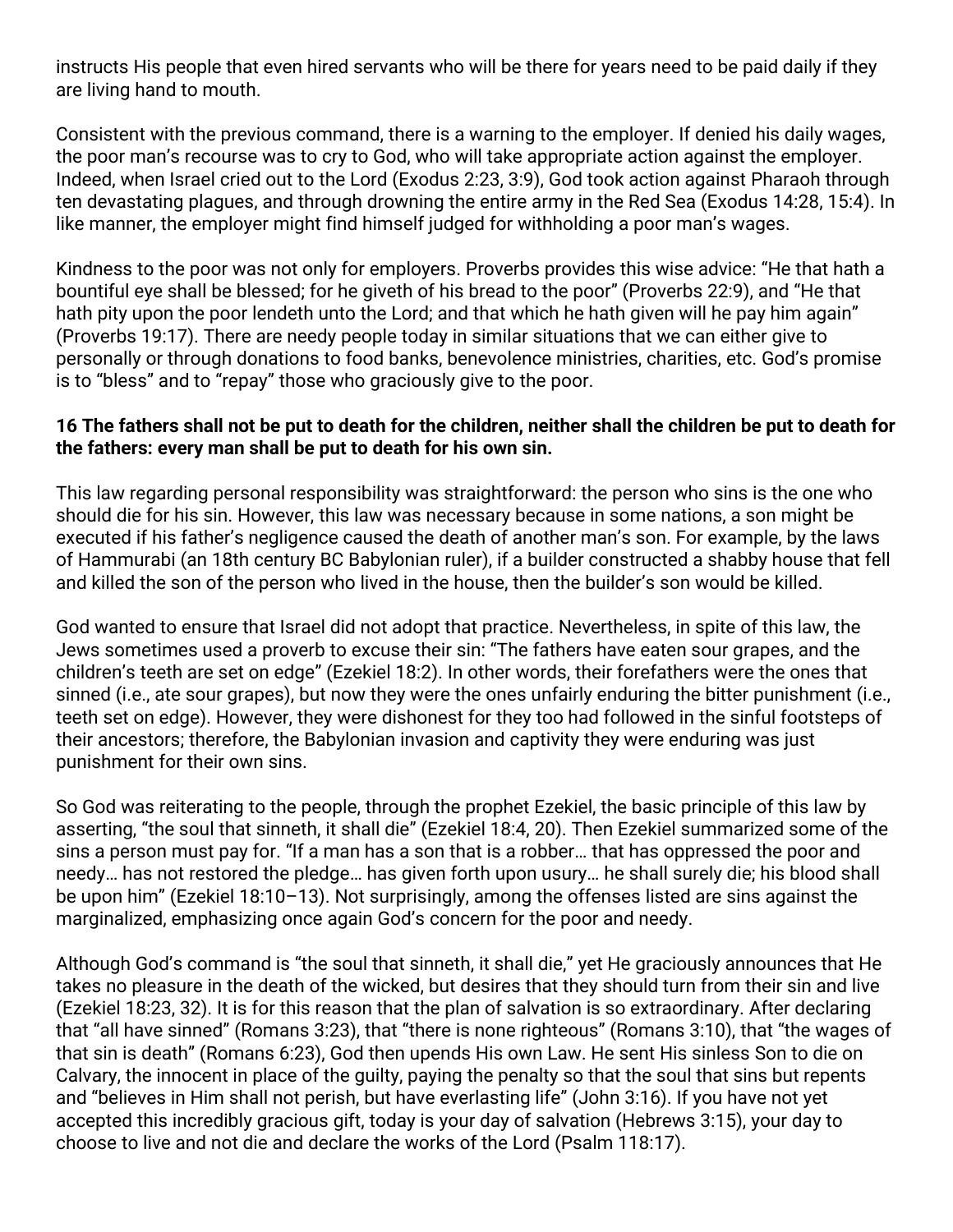### **17 Thou shalt not pervert the judgment of the stranger, nor of the fatherless; nor take a widow's raiment to pledge: 18 But thou shalt remember that thou wast a bondman in Egypt, and the LORD thy God redeemed thee thence: therefore I command thee to do this thing.**

The focus on the less fortunate continues and now the attention is turned to assuring that the foreigner, the fatherless, and the widow—those who are particularly vulnerable—are treated justly and with love and respect (10:18). The righteous judgments given the marginalized in the courts should not be "pervert[ed]"(Heb. natah, naw–TAW), meaning turned aside, repelled, or declined. The judgment they receive must be enacted and not simply ignored. God is so serious about this that He issues this severe warning if His command is not followed. "Cursed be he that perverteth the judgment of the stranger, fatherless, and widow" (27:19), and "my wrath shall wax hot, and I will kill you with the sword; and your wives shall be widows, and your children fatherless" (Exodus 22:23– 24). Mistreating the poor was a grave sin, and God would administer punishment accordingly. Israel was to treat foreigners with love, remembering they were oppressed as "bondmen" (Heb. ebed, EH– bed, "slaves") in Egypt and how God punished the Egyptians as a result, delivering them with a mighty hand (15:15, 24:22). Israelites should have pity for those experiencing economic hardship, because they have the cultural memory of experiencing the same hardship. They also saw what happened to the nation that oppressed such people. Egypt was thoroughly destroyed, so they know God is powerful enough to visit a similar fate on them if they mistreated the needy.

19 When thou cuttest down thine harvest in thy field, and hast forgot a sheaf in the field, thou shalt not go again to fetch it: it shall be for the stranger, for the fatherless, and for the widow: that the LORD thy God may bless thee in all the work of thine hands. 20 When thou beatest thine olive tree, thou shalt not go over the boughs again: it shall be for the stranger, for the fatherless, and for the widow. 21 When thou gatherest the grapes of thy vineyard, thou shalt not glean it afterward: it shall **be for the stranger, for the fatherless, and for the widow.**

The focus of this particular law is again on the marginalized: foreigners (strangers), the fatherless (orphans), and widows. It deals with the principle for providing food for the poor during harvest. The first of the three main crops mentioned was the "harvest in the field" which was either barley or wheat, both commonly referred to as grain. The overlooked sheaf (bundle) of grain was to be left for the underprivileged so that the Lord would bless the owner. Leviticus 23:22 gives this additional detail: "When ye reap the harvest of your land, thou shalt not make clean riddance of the corners of thy field…, neither shalt thou gather any gleaning of thy harvest: thou shalt leave them unto the poor, and to the stranger." Gleaning is the act of collecting leftover crops from the fields after they have been harvested by the owner. This was the privilege of the poor so that they were not reduced to the humiliation of begging or seeking welfare. In so doing, they could still preserve their dignity by working for their food. Such was the case with Ruth who went to glean in the fields of Boaz (Ruth 2:3). Ruth is three times over the kind of person this law was written for: she is foreign, not protected by a father, and widowed. For his generosity toward Ruth and Naomi, the Lord blessed Boaz indeed and he was honored as the progenitor of King David and ultimately Jesus, the Messiah (Ruth 4:17; Matthew 1:5).

A similar procedure was to be followed for harvesting the other staple two crops, olives and grapes. Olives were harvested by laying down a sheet under the tree and sending a small person up the tree to hit its branches with a hard stick. The ripe olives would then fall to the sheet and be gathered up. This law instructs that only once were the olive trees to be beaten with poles to harvest olives. The remaining olives were for the alien, the widow, and the orphan. During grape harvest, the vines were gone over only once so that the needy could have the remainder.